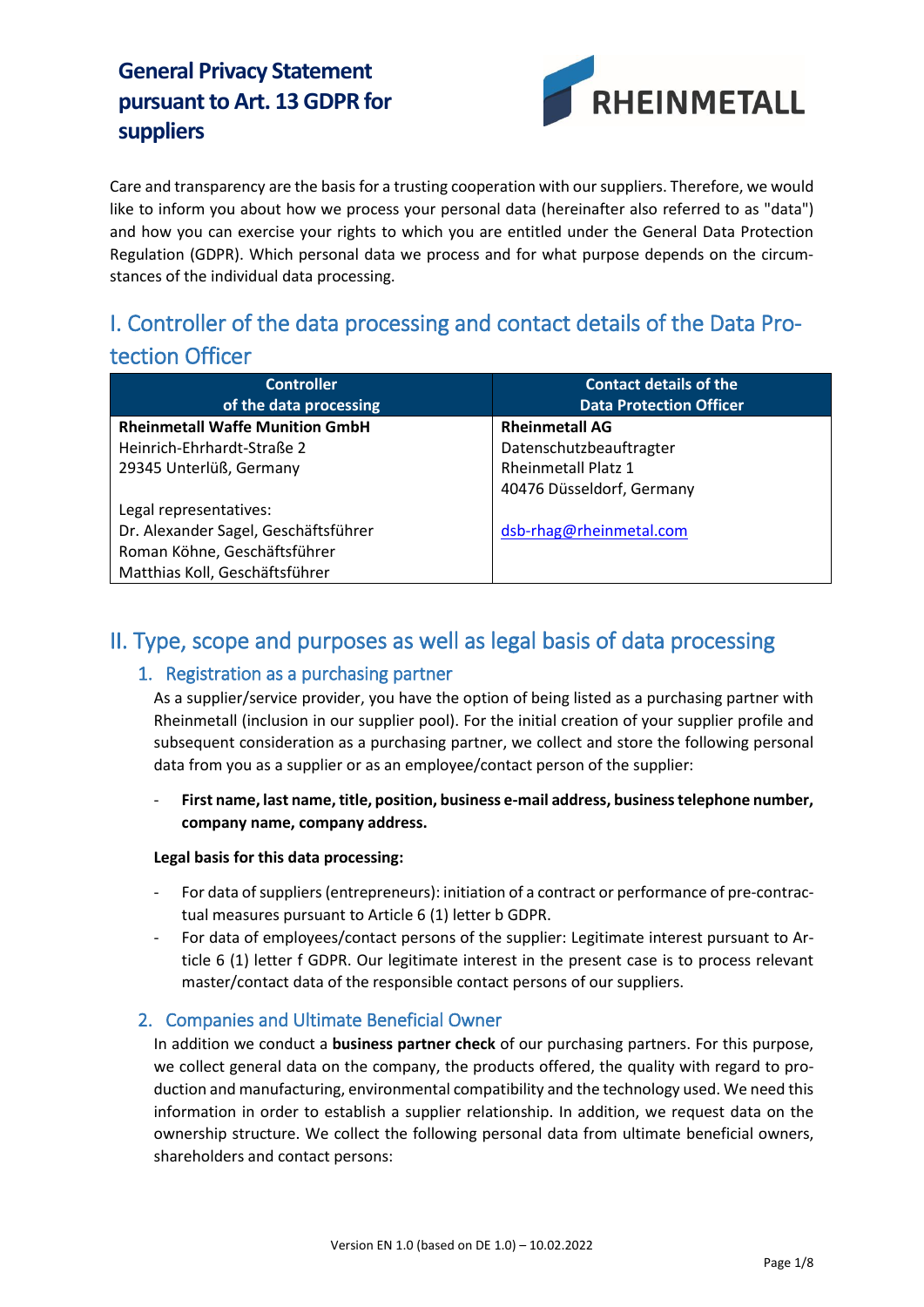

- **First name, last name, title, position, business e-mail address, business telephone number, company name, company address.** 

We process this data to **fulfill legal obligations** pursuant to Article 6 (1) letter c GDPR in conjunction with Sections 3, 11 of the German Money Laundering Act (GWG) and on the basis of our **legitimate interest (**Article 6 (1) letter f GDPR) in order to clearly identify purchasing partners or their ultimate beneficial owners and to be able to assess the performance and default risk of the purchasing partner. For this purpose, we also obtain information from third parties. **You can find more information on this below under chapter III.1 and III.2.**

#### 3. Contact persons

Furthermore, we process data of your employees as contact persons for queries regarding the goods or services offered by you, insofar as you have provided them to us. For this purpose, we process the following data:

- **First name, last name, title, position, business e-mail address, business telephone number, company name, company address.** 

We process this data on the basis of our **legitimate interest** (Article 6 (1) letter f GDPR) in being able to reach responsible contacts of our suppliers within the framework of the business relationship and, in particular, to process orders or complaints as quickly as possible.

## 4. Preparation, implementation, execution and termination of the business relationship

After you have been accepted as a purchasing partner in our supplier pool, we use personal data of the contact persons named to us in order to obtain offers for the goods or services offered by you or to purchase goods or commission services. For this purpose we process the following data:

- **First name, last name, title, position, business e-mail address, business telephone number, company name, company address.** 

We process this data on the basis of our **legitimate interest** (Article 6 (1) letter f GDPR) or because the processing is necessary for the **conclusion of a contract** or in the context of a **contract initiation** (Article 6 (1) letter b GDPR), so that smooth communication and proper commissioning and contract execution can be ensured.

In addition, we process data that is generally required for the **preparation, implementation, execution and termination of the business relationship** with you. This processing usually takes place for the following business-typical purposes:

- General business communication
- Processing of orders and commissions
- Inquiries about current orders and purchase orders
- Administration and maintenance of contact data of designated contact persons
- If necessary, organization of appointments and events required for business purposes as well as general cooperation within the scope of the business relationship (e.g. project organization, project management, kick-off appointments, offer presentations)
- Billing and invoicing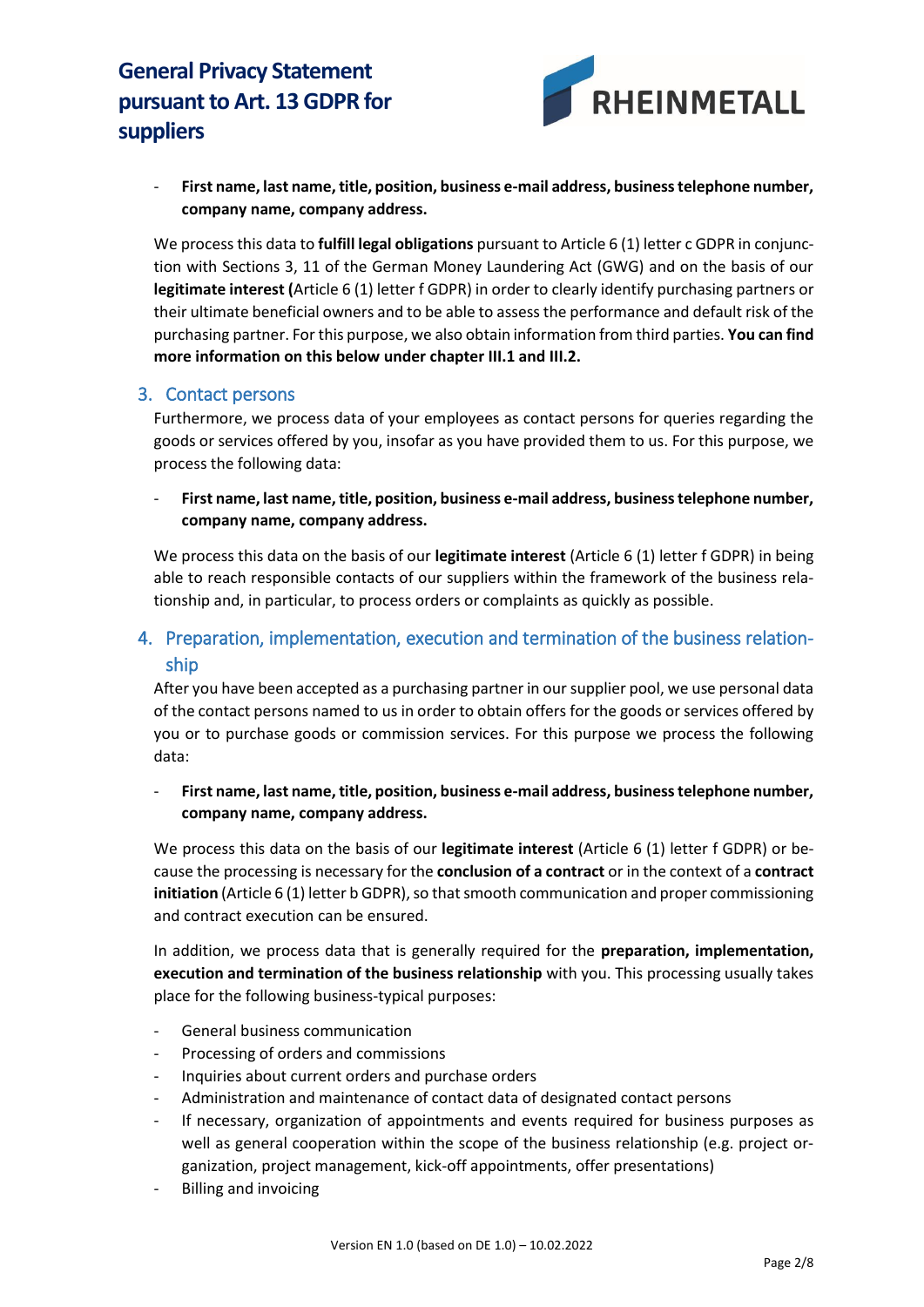

- Fulfillment of obligations under tax, commercial or corporate law (e.g. storage of receipts, legal documentation, annual financial statements, auditing)
- Accounting and receivables management
- If applicable, internal audits and reviews
- If applicable, assertion, exercise or defense of legal claims

We process the data required to fulfill these aforementioned purposes on the basis of the following **legal basis**:

- **Contract initiation/pre-contractual measures** (Article 6 (1) letter b GDPR).
- **Performance/fulfillment of contract** (Article 6 (1) letter b GDPR).
- **Fulfillment of tax, commercial and company law obligations** (Article 6 (1) letter c GDPR).
- Legitimate interest in communicating with contacts and carrying out internal operational and administrative processes (Article 6 (1) letter c GDPR).

#### 5. Freelancer

If you are a Freelancer and wish to be accepted and commissioned by us as a purchasing partner, we may require further information from you. If necessary, we will ask for the following data, among others:

- Name of your company
- First name, last name, title, position
- Business contact data (in particular address, e-mail address, telephone, fax number)
- Information on start-up / entrepreneurial status
- Information on status determination procedures with the German Pension Insurance (Deutschen Rentenversicherung) or a certificate of exemption
- Information on membership in professional associations
- Information on concluded or existing insurances
- Your bank details

We require this information in order to be able to exclude the possibility that we enter into an employment relationship with you that is subject to social insurance (in accordance with § 7 (1) SGB IV) or pension insurance (in accordance with § 2 No. 9 SGB VI) if we commission you on a service or work contract. This processing is based on our aforementioned **legitimate interest** (Article 6 (1) letter f GDPR) and serves in particular to defend against possible compensation claims of the social insurance institutions.

#### 6. Surveys and market analysis

If you have a business relationship with us, we may **occasionally contact you by e-mail or post for the purpose of satisfaction surveys or market analyses** in accordance with Section 7 of the German Unfair Competition Act (UWG), unless you have expressly objected to this. Participation in such surveys or market analyses is, of course, **voluntary** for you.

The data processing related with this is carried out on the basis of our **legitimate interest** in obtaining feedback and suggestions from our business partners and in the closer analysis of relevant markets (Article 6 (1) letter f GDPR).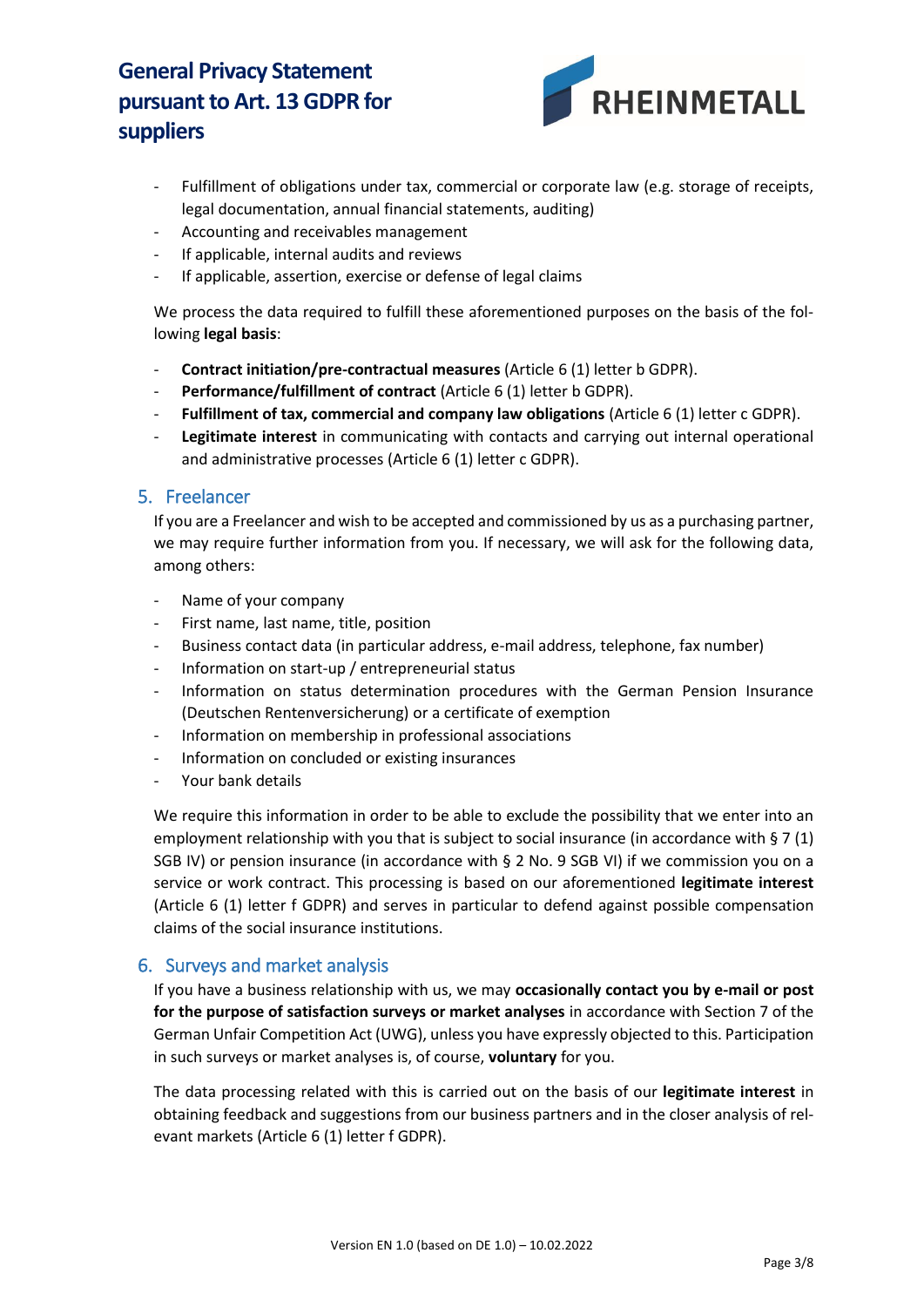

### 7. Obligation to provide data

In general, there is **no legal obligation** to provide us with the aforementioned data. **However, if you wish to enter into a business relationship with us as a purchasing partner, you must provide the required data/information**. Otherwise, we reserve the right not to accept you as a purchasing partner if you fail to provide information on the company or the ultimate beneficial owners.

## III. Data transfers / Recipients of your data

#### 1. Credit rating check

We transmit company data (name of the company, legal form, address) to **credit agencies** within the framework of our contractual/business relationship based on our **legitimate interest** (Article 6 (1) letter f GDPR) for the purpose of **checking your credit rating** and obtaining information for **assessing the risk of non-payment/default**, which is determined by mathematical-statistical procedures using the aforementioned data. This assessment may be repeated on a regular basis.

Depending on the Rheinmetall company and business relationship, we use different credit agencies for this purpose. These include in particular:

- Verband der Vereine Creditreform e.V. (Hammfelddamm 13, 41460 Neuss, Germany; [https://www.creditreform.de/datenschutz\)](https://www.creditreform.de/datenschutz).
- Bisnode Deutschland GmbH (Robert-Bosch-Straße 11, 64293 Darmstadt, Germany; [https://www.bisnode.de/\)](https://www.bisnode.de/)
- Dun & Bradstreet Deutschland GmbH (Robert-Bosch-Straße 11, 64293 Darmstadt, Germany; [https://www.dnb.com/de-de/daten-und-sicherheit/downloadbereich/\)](https://www.dnb.com/de-de/daten-und-sicherheit/downloadbereich/)
- Euler Hermes SA (German branch: Gasstraße 29 22761 Hamburg, Germany; [https://www.eulerhermes.de/service/dokumente/downloads.html#bc\)](https://www.eulerhermes.de/service/dokumente/downloads.html#bc)
- Bureau van Dijk Editions Electroniques Sàrl (ein Unternehmen der Moody's Corporation, Avenue Louise 250, 1050 Brussels, Belgium; [https://www.bvdinfo.com/de-de/datenschut](https://www.bvdinfo.com/de-de/datenschutzerklarung)[zerklarung\)](https://www.bvdinfo.com/de-de/datenschutzerklarung)

**You may obtain detailed data protection information from the aforementioned companies in accordance with Article 14 GDPR**, i.e. information on the business purpose, data processing, processing purposes, data storage, data recipients, the right to self-disclosure, the right to erasure and rectification, etc.

#### 2. Business partner check

We also transmit **personal data** (including first name, last name, address and, if applicable, date of birth) of **ultimate beneficial owners, managing directors and/or board members** of **purchasing partners** to selected **credit agencies** and Rheinmetall AG as part of our purchasing/business partner check based on our **legitimate interest** (Article 6 (1) letter f GDPR) for the purpose of **assessing the integrity and freedom from conflict** of the respective purchasing partner and its executive bodies and/or ultimate beneficial owners. However, this check and assessment is only carried out if orders/contracts exceed a certain threshold value. In such cases, these checks may then takes place on a regular basis.

In addition to the **credit agencies** mentioned under III.1., other credit agencies/service providers may also be used in a permissible manner. These include, among others: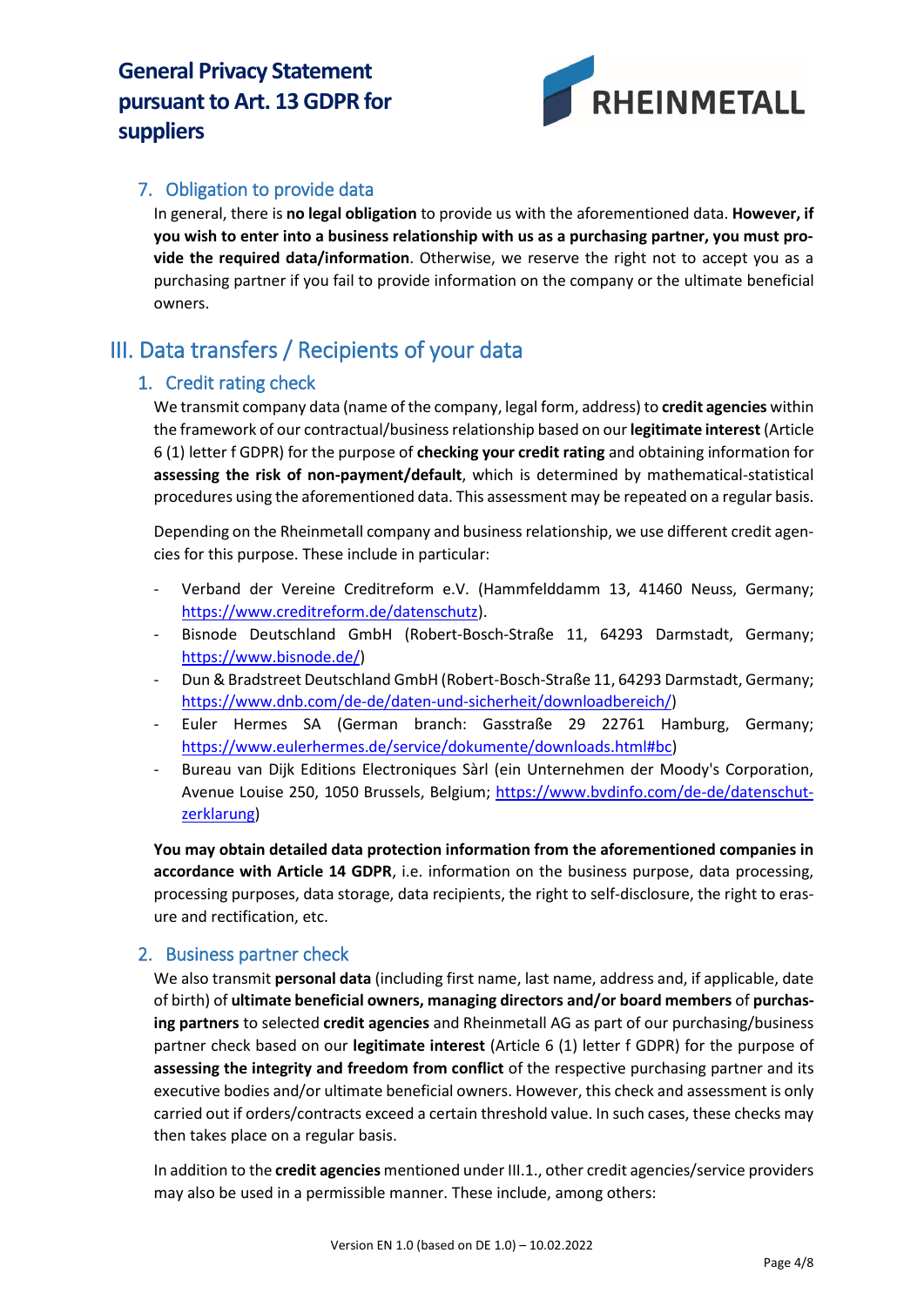

- LexisNexis GmbH (Heerdter Sandberg 30, 40549 Düsseldorf, Germany; [https://www.lexis](https://www.lexisnexis.com/global/privacy/de/privacy-policy-bis.page)[nexis.com/global/privacy/de/privacy-policy-bis.page\)](https://www.lexisnexis.com/global/privacy/de/privacy-policy-bis.page)
- CompanyHouse AG (CompanyHouse AG, Lettenstrasse 7, 6343 Rotkreuz, Switzerland; [https://www.companyhouse.de/Datenschutz\)](https://www.companyhouse.de/Datenschutz)
- Control Risks GmbH (Mainzer Landstraße 47, 60329 Frankfurt/Main, Germany; [https://www.controlrisks.com/de/legal\)](https://www.controlrisks.com/de/legal).

**You may obtain detailed data protection information from the aforementioned companies in accordance with Article 14 GDPR**, i.e. information on the business purpose, data processing, processing purposes, data storage, data recipients, right to self-disclosure, right to erasure and rectification, etc.

You can find more information on our **purchasing/business partner check** in our specific Data Privacy Statement on this topic:

[https://www.rheinmetall.com/media/en/editor\\_media/rheinmetallag/group/compli](https://www.rheinmetall.com/media/en/editor_media/rheinmetallag/group/compliance_1/informationen_zum_datenschutz/20200902_RH_data_protection_information_for_business_partner_verification.pdf)[ance\\_1/informationen\\_zum\\_datenschutz/20200902\\_RH\\_data\\_protection\\_infor](https://www.rheinmetall.com/media/en/editor_media/rheinmetallag/group/compliance_1/informationen_zum_datenschutz/20200902_RH_data_protection_information_for_business_partner_verification.pdf)mation for business partner verification.pdf

#### 3. Data transfer to other companies of the Rheinmetall Group

After your admission to our supplier pool, we may also share, where necessary, your aforemen**tioned data** with **other companies of the Rheinmetall Group**. If necessary, this also includes contact data of contact persons, data on ultimate beneficial owners and on managing directors/board members.

In this way, we would also like to enable other companies of the Rheinmetall Group to perceive you as an accepted purchasing partner and to consider you for future orders and to be able to contact you directly. Only companies of the Rheinmetall Group have access to this information.

A list of our companies can be found on our website at

[https://rheinmetall-defence.com/de/rheinmetall\\_defence/company/divisions\\_and\\_subsidiar](https://rheinmetall-defence.com/de/rheinmetall_defence/company/divisions_and_subsidiaries/index.php)[ies/index.php](https://rheinmetall-defence.com/de/rheinmetall_defence/company/divisions_and_subsidiaries/index.php)

and

#### [https://www.rheinmetall.com/de/rheinmetall\\_ag/group/locations\\_worldwide/locations](https://www.rheinmetall.com/de/rheinmetall_ag/group/locations_worldwide/locations-worldwide.php)[worldwide.php.](https://www.rheinmetall.com/de/rheinmetall_ag/group/locations_worldwide/locations-worldwide.php)

We base this group-internal transfer of data on our **legitimate interest** in having a uniform standard throughout the Group with regard to our purchasing partners and in maintaining a central pool of suppliers (Article 6 (1) letter f GDPR).

**Under certain circumstances, Rheinmetall companies outside the European Union (EU) / European Economic Area (EEA) may also gain access to your personal data**. To ensure an appropriate level of data protection at the respective companies, we have taken **special measures in accordance with Article 44 et seq. GDPR** and - where necessary - concluded EU Standard Contractual Clauses with the companies outside the European Union or the European Economic Area.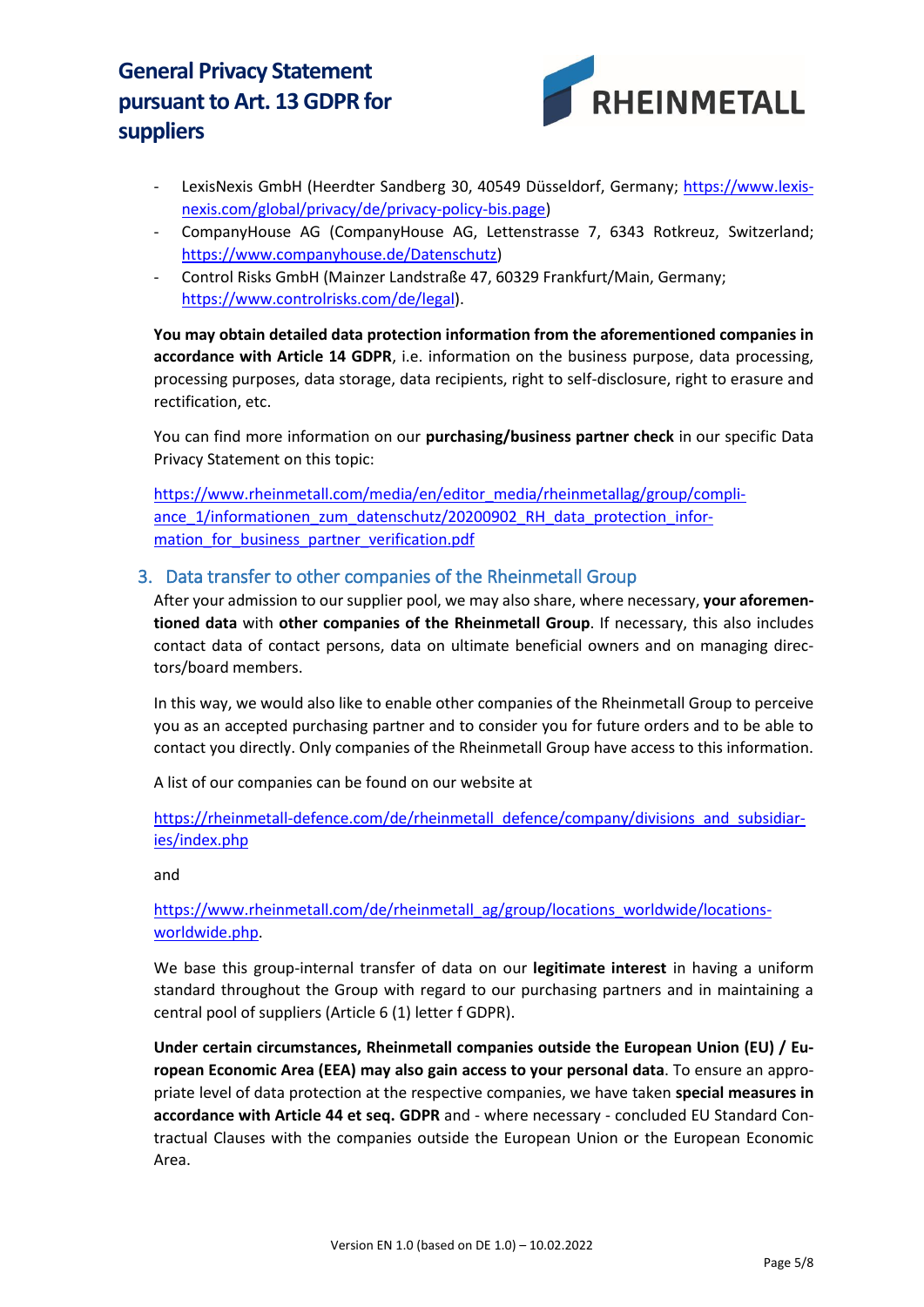

#### 4. Data transfer to external service providers / processors

**To the extent necessary and legally permissible**, we also share data with **external service providers** that we have commissioned to provide certain **services in the context of purchasing/procurement**. These include, in particular, our **IT service providers** for maintaining our IT infrastructure and any providers of involved IT applications.

The necessary **data protection agreements** have been concluded with all service providers who perform data processing on our behalf in accordance with **Article 28 GDPR**.

#### 5. Other data transfers

With the exception of the cases described above, we will only share your information with third parties if:

- you have given your **consent**,
- the disclosure is necessary for the **assertion, exercise or defense of legal claims** and there is no reason to assume that you have an overriding legitimate interest in the non-disclosure of your data,
- the disclosure is necessary for the **fulfillment of a legal obligation**, or
- this is legally permissible and necessary for the **processing of contractual relationships** with you.

## IV. Duration of data retention

We store your data **as long as this is necessary for the fulfillment of our legal and contractual obligations or as long as a legitimate interest** in the storage exists.

If storage of the data is no longer necessary for the fulfillment of contractual or legal obligations, your data will be deleted unless further processing is required, in particular, for the following purposes:

- **Fulfillment of commercial, tax and company law retention obligations** (Article 6 (1) letter c GDPR) - (e.g. 6 or 10 years retention according to § 247 German Commercial Code - HGB or § 147 German Tax Code - AO).
- **Preservation of evidence within the framework of the statutory limitation provisions**. According to the statutes of limitation of the German Civil Code (BGB), these statutes of limitation can be up to 30 years in some cases, the regular statute of limitations is three years (Article 6 (1) letter f GDPR);
- To ensure **data protection and data security** (Article 6 (1) letter f GDPR).

#### **For employees of our suppliers/purchasing partners, the following applies additionally:**

Your personal data as a contact person will be stored by us and used for the purpose of business communication (e.g. additional orders) with your employer until your employer or we are no longer interested in a further business relationship or your employer or you inform us that you are no longer acting as a contact person responsible for us (e.g. after company departures, department changes).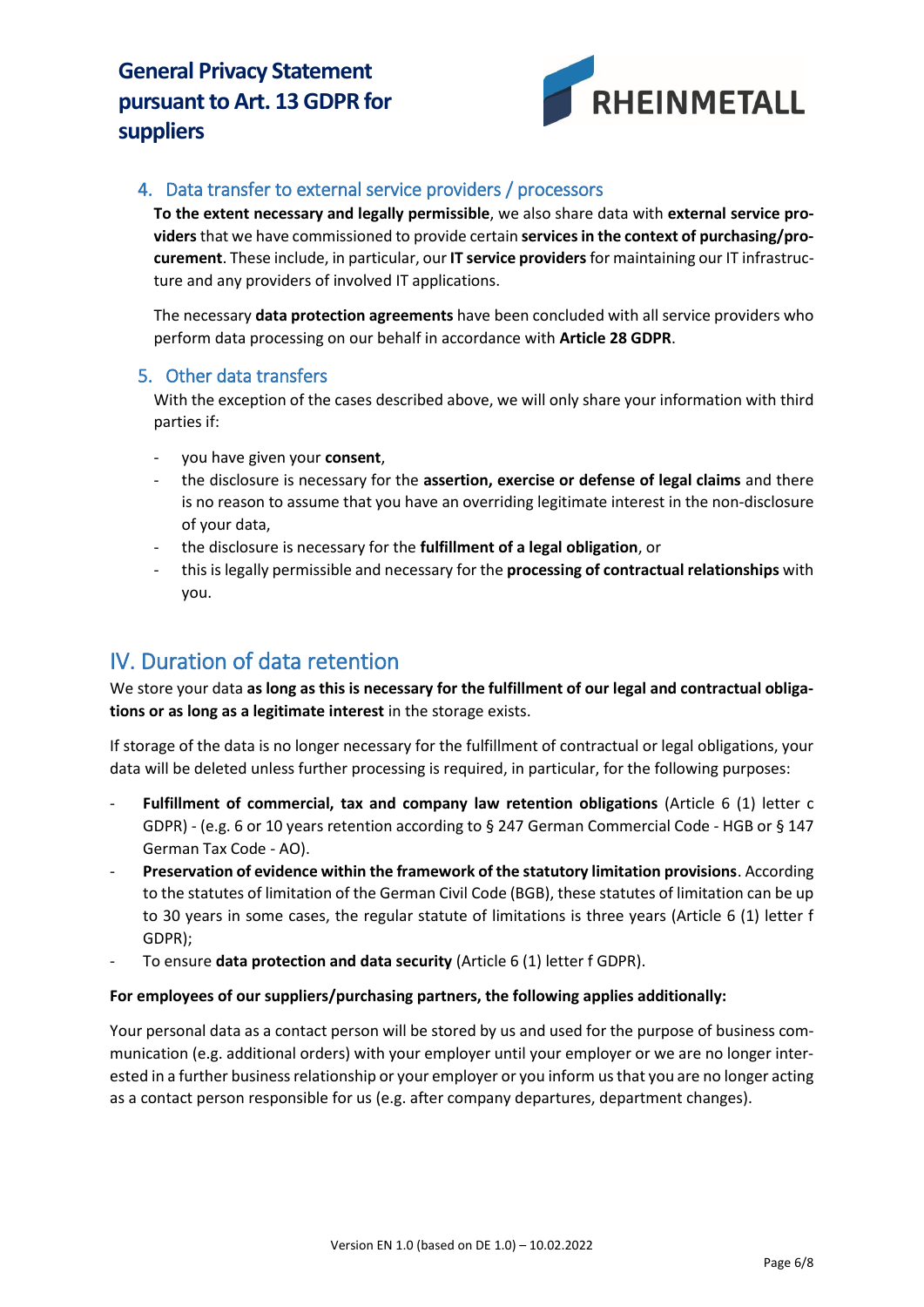

# V. Your rights in connection with the processing of your data

## 1. Overview of your rights

Under the GDPR, you have the following rights with regard to the processing of your personal data:

- Right to **information/access** according to Article 15 GDPR
- Right to **rectification** according to Article 16 GDPR
- Right to **erasure** according to Article 17 GDPR
- Right to **restriction** of processing according to Article 18 GDPR
- Right to **data portability** according to Article 20 GDPR
- Right of **objection** according to Article 21 GDPR
- Right to **lodge a complaint** with a supervisory authority pursuant to Article 77 GDPR
- Right to **withdraw your consent** at any time under Article 7 (3) GDPR.
- *You may exercise these rights in accordance with the legal provisions. In the case of the right to information/access and the right to erasure, the restrictions of Sections 34 and 35 German Federal Data Protection Law (BDSG) also apply.*

### 2. Right to information/access (Article 15 GDPR)

You may request information regarding whether we have stored personal data about you. If you wish, we will also inform you about what data is concerned, for what purposes the data is processed, to whom this data is or has been disclosed, how long the data is stored and what other rights you have with regard to this data.

### 3. Withdrawal of consent (Article 7 (3) GDPR)

In the exceptional event that a data processing should take place on the basis of your voluntary consent (Article 6 (1) letter a GDPR), you have the right to withdraw your consent at any time with effect for the future.

### 4. Right of objection (Article 21 GDPR)

#### **What right do you have in the event of data processing based on our legitimate interest?**

Pursuant to Article 21 (1) GDPR, you have the right to object at any time, on grounds relating to your particular situation, against the processing of your personal data which is carried out on the basis of Article 6 (1) letter e GDPR (data processing in the public interest) or on the basis of Article 6 (1) letter f GDPR (data processing necessary for the purposes of legitimate interests). This also applies to profiling based on this provision.

In the event of your objection, we will no longer process your personal data unless we can demonstrate compelling legitimate grounds for the processing which override your interests, rights and freedoms, or the processing serves to assert, exercise or defend legal claims.

#### 5. Further rights

In addition, you have the right to rectification of incorrect data (Article 16 GDPR) or to the erasure of your data (Article 17 GDPR). If no legitimate reason for further storage exists, we will delete your data, otherwise restrict the processing (Article 18 GDPR).